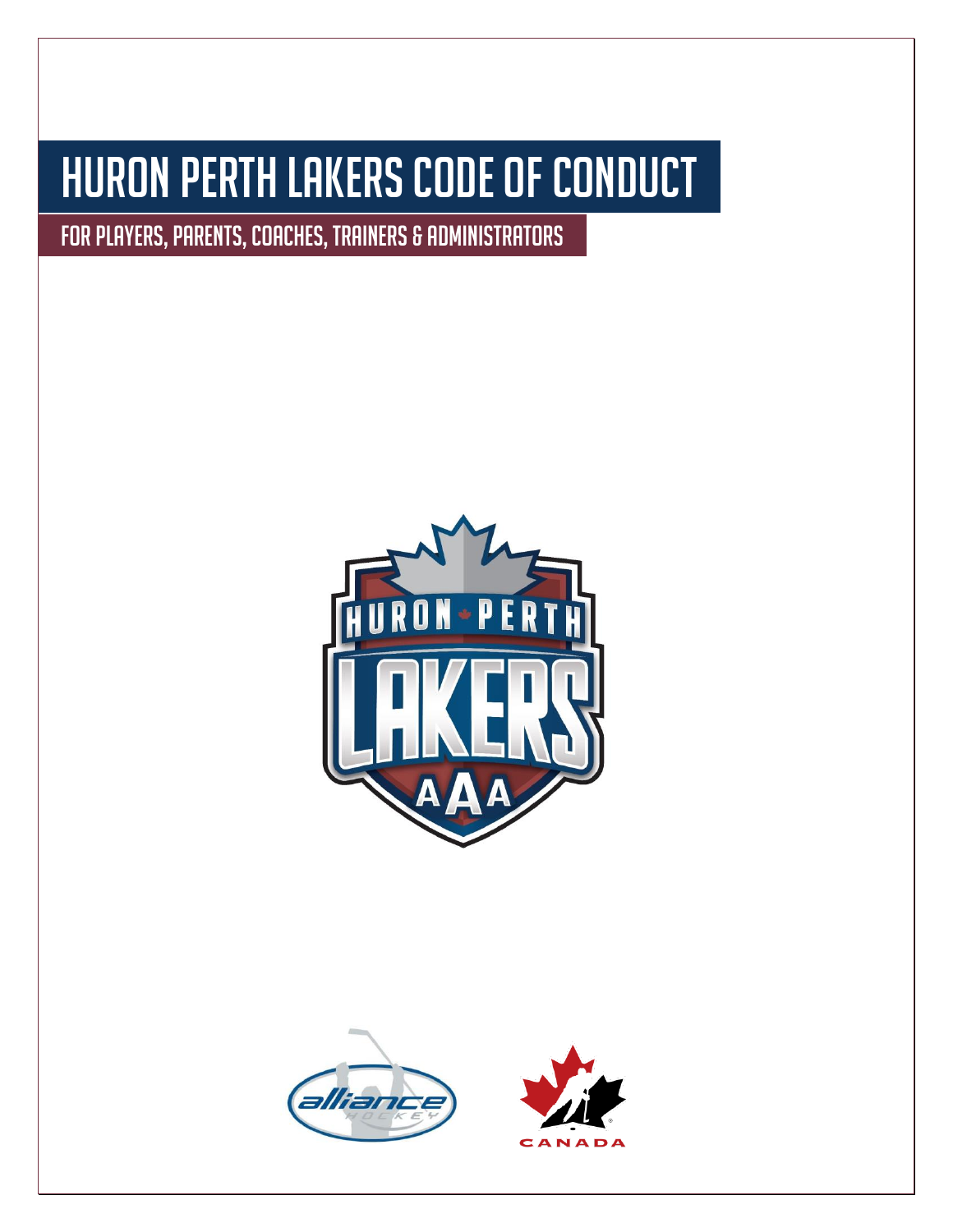## **Huron-Perth Lakers Code of Conduct for Players**

- ➢ I will always adhere to the Code of Conduct. I will never condone, permit, defend or engage in actions, on or off the ice, which are not consistent with good sportsmanship.
- ➢ During all Huron-Perth Lakers activities and events, I will avoid behaviour that brings the Huron-Perth Lakers or the sport of hockey into disrepute.
- $\triangleright$  I will play and compete for my enjoyment, as well as for my team.
- $\triangleright$  I will not engage in any activity or behaviour which interferes with a competition or with any player or team's preparation for a competition.
- $\triangleright$  I will not engage in any activity which endangers the safety of others.
- $\triangleright$  I will have fun, make friends, improve my skills, and play safely.
- $\triangleright$  I will always adhere to the Huron-Perth Lakers operational policies and procedures and to rules and regulations governing Huron-Perth Lakers events and activities.
- $\triangleright$  I will learn, understand, and respect the rules of the game.
- $\triangleright$  I will respect the rights and consider the safety of other players, coaches, trainers, officials, administrators, volunteers, and parents.
- $\triangleright$  I will avoid drugs, tobacco, and alcohol.
- $\triangleright$  I will refrain from comments or behaviour which are disrespectful, offensive, abusive, racist, or sexist.
- ➢ I will not engage in behaviour that constitutes harassment or abuse. I understand that this behaviour will not be tolerated and dealt with under the harassment and abuse policy.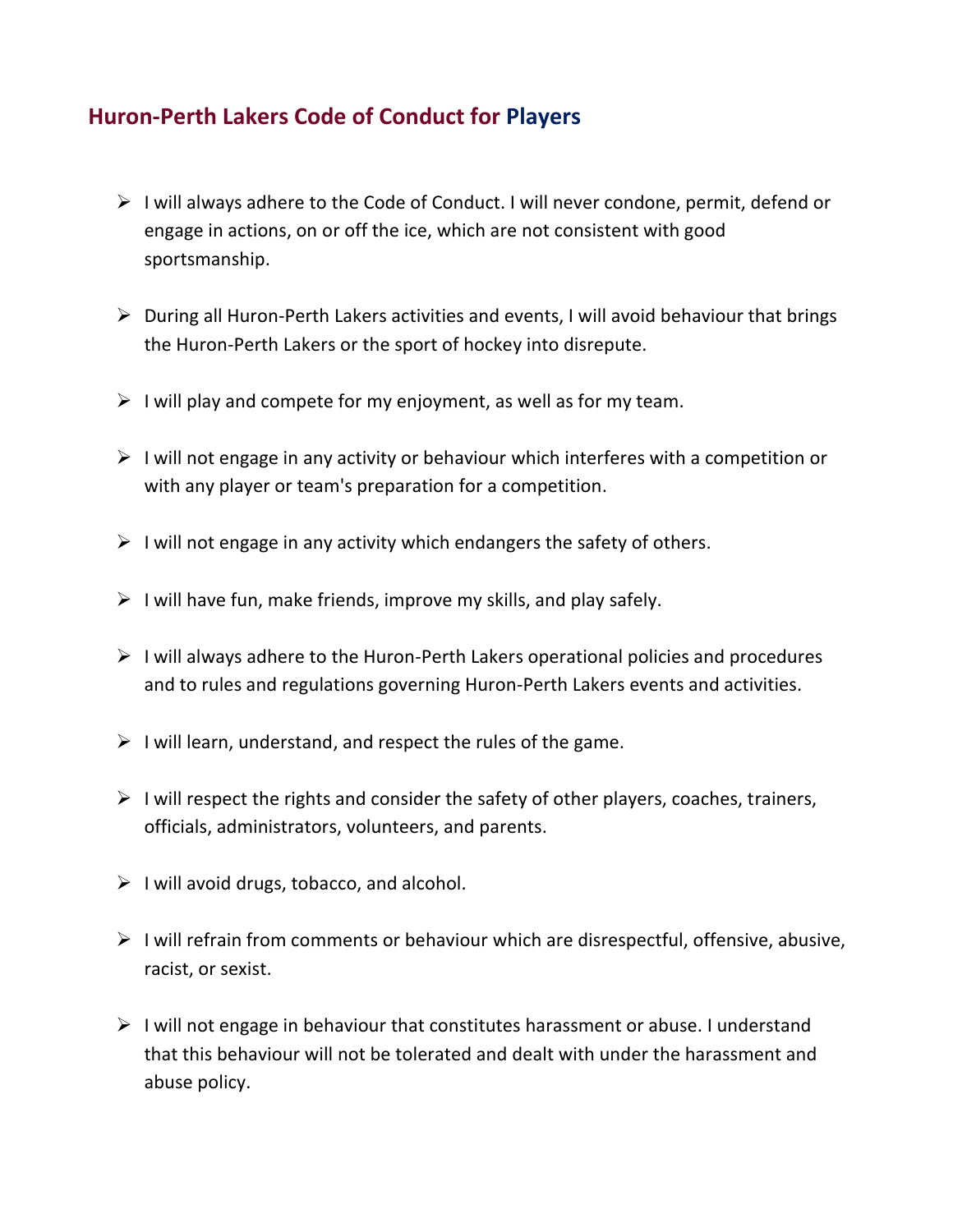## **Huron-Perth Lakers Code of Conduct for Parents**

- ➢ I will always adhere to the Code of Conduct. I will never condone, permit, defend or engage in actions, on or off the ice, which are not consistent with good sportsmanship.
- ➢ During all Huron-Perth Lakers activities and events, I will avoid behaviour that brings the Huron-Perth Lakers or the sport of hockey into disrepute.
- ➢ I will always adhere to the Huron-Perth Lakers operational policies and procedures and to rules and regulations governing Huron-Perth Lakers events and activities.
- $\triangleright$  I will encourage my child to do their best, have fun, and demonstrate good sportsmanship. I will teach my child how to win and lose gracefully. I will lead by example.
- $\triangleright$  I will assist my child in understanding and respecting the rules of the game. I will encourage my child to remember that they are part of a team and work for the team's common good.
- $\triangleright$  I will respect the rights and feelings of officials, coaches, trainers, players, volunteers, and administrators. I will work to support, not undermine, their efforts.
- $\triangleright$  I will refrain from comments or behaviour which is disrespectful, offensive, abusive, racist, or sexist. I will not engage in behaviour that constitutes harassment or abuse. I understand that this behaviour will not be tolerated and dealt with under the harassment and abuse policy.
- $\triangleright$  During all Huron-Perth Lakers activities and events, I will avoid the use of alcohol, non-medical drugs, and the use of alcohol by minors.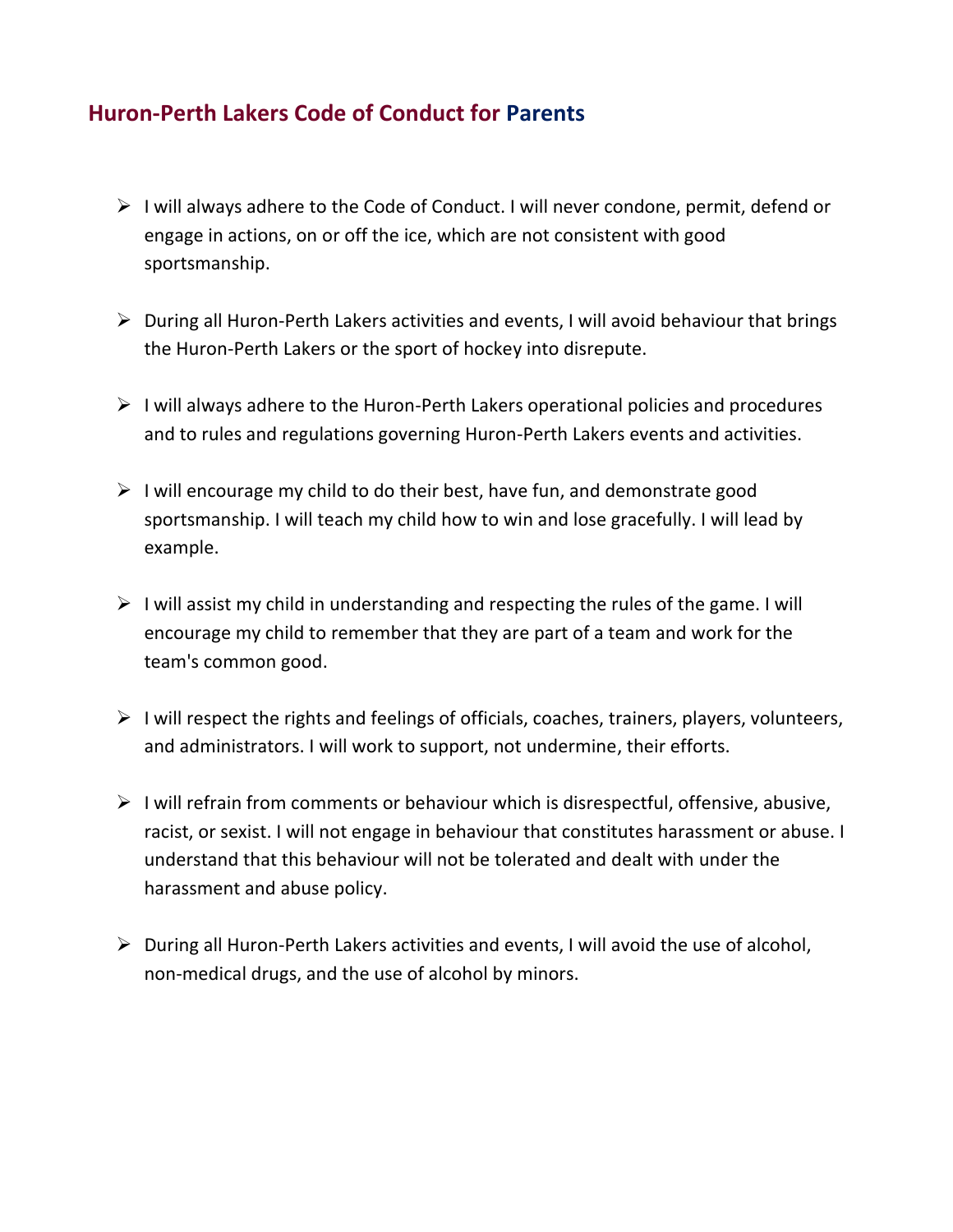## **Huron-Perth Lakers Code of Conduct for Coaches**

- $\triangleright$  I will always adhere to our Code of Conduct. I will never condone, permit, defend or engage in actions, on or off the ice, which are not consistent with good sportsmanship.
- $\triangleright$  During all Huron-Perth Lakers activities and events, I will avoid behaviour that brings the Huron-Perth Lakers or the sport of hockey into disrepute.
- $\triangleright$  I will communicate with players, parents, officials, trainers, volunteers, and administrators honestly, generously, fairly, and with integrity.
- $\triangleright$  I will always adhere to the Huron-Perth Lakers operational policies and procedures and to rules and regulations governing Huron-Perth Lakers events and activities.
- $\triangleright$  I will set attainable goals for the team and individual players while encouraging safety and fun for everyone.
- $\triangleright$  I will not engage in any activity or behaviour which interferes with a competition or with any player or team's preparation for a competition. I will not engage in any activity which endangers the safety of others.
- $\triangleright$  I will lead by example and respect the rules of the game.
- $\triangleright$  I will work to learn more about the game and to improve my coaching skills.
- $\triangleright$  During all Huron-Perth Lakers activities and events, I will avoid the use of alcohol, nonmedical drugs, and the use of alcohol by minors.
- $\triangleright$  I will pay attention to and consider changing social, family, and economic environments that may influence the attitudes and behaviour of players.
- $\triangleright$  I will refrain from comments or behaviour which are disrespectful, offensive, abusive, racist, or sexist. I will not engage in behaviour that constitutes harassment or abuse. I understand that this behaviour will not be tolerated and dealt with under the harassment and abuse policy.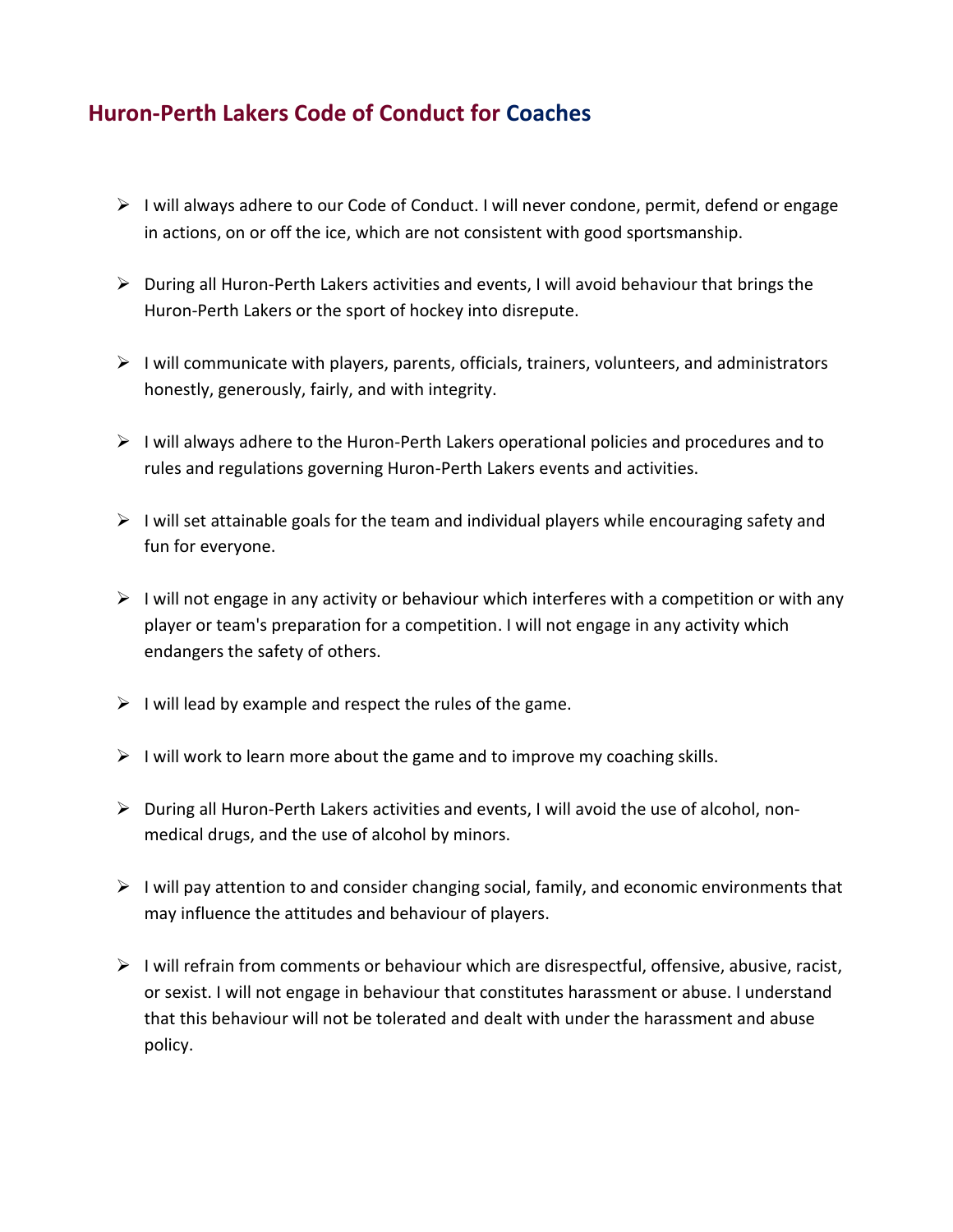## **Huron-Perth Lakers Code of Conduct for Trainers**

- ➢ I will always adhere to the Code of Conduct. I will never condone, permit, defend, or engage in actions, on or off the ice, which are not consistent with good sportsmanship.
- ➢ During all Huron-Perth Lakers activities and events, I will avoid behaviour that brings the Huron-Perth Lakers or the sport of hockey into disrepute.
- ➢ I will always adhere to the Huron-Perth Lakers operational policies and procedures and to the rules and regulations governing Huron-Perth Lakers events and activities.
- $\triangleright$  I will do my best to protect players. Their safety is my primary concern. I will encourage good nutrition and physical fitness for all players.
- $\triangleright$  I will not engage in any activity or behaviour which interferes with a competition or with any player or team's preparation for a competition.
- $\triangleright$  I will not engage in any activity which endangers the safety of others.
- $\triangleright$  I will strive to provide the highest standard of training appropriate to players' ages, strengths, and skills. I will seek medical advice whenever necessary.
- ➢ I will refrain from comments or behaviour which are disrespectful, offensive, abusive, racist, or sexist. I will not engage in behaviour that constitutes harassment or abuse. I understand that this behaviour will not be tolerated and dealt with under the harassment and abuse policy.
- $\triangleright$  During all Huron-Perth Lakers activities and events, I will avoid the use of alcohol, non-medical drugs, and the use of alcohol by minors.
- $\triangleright$  I will work to improve my skills as required.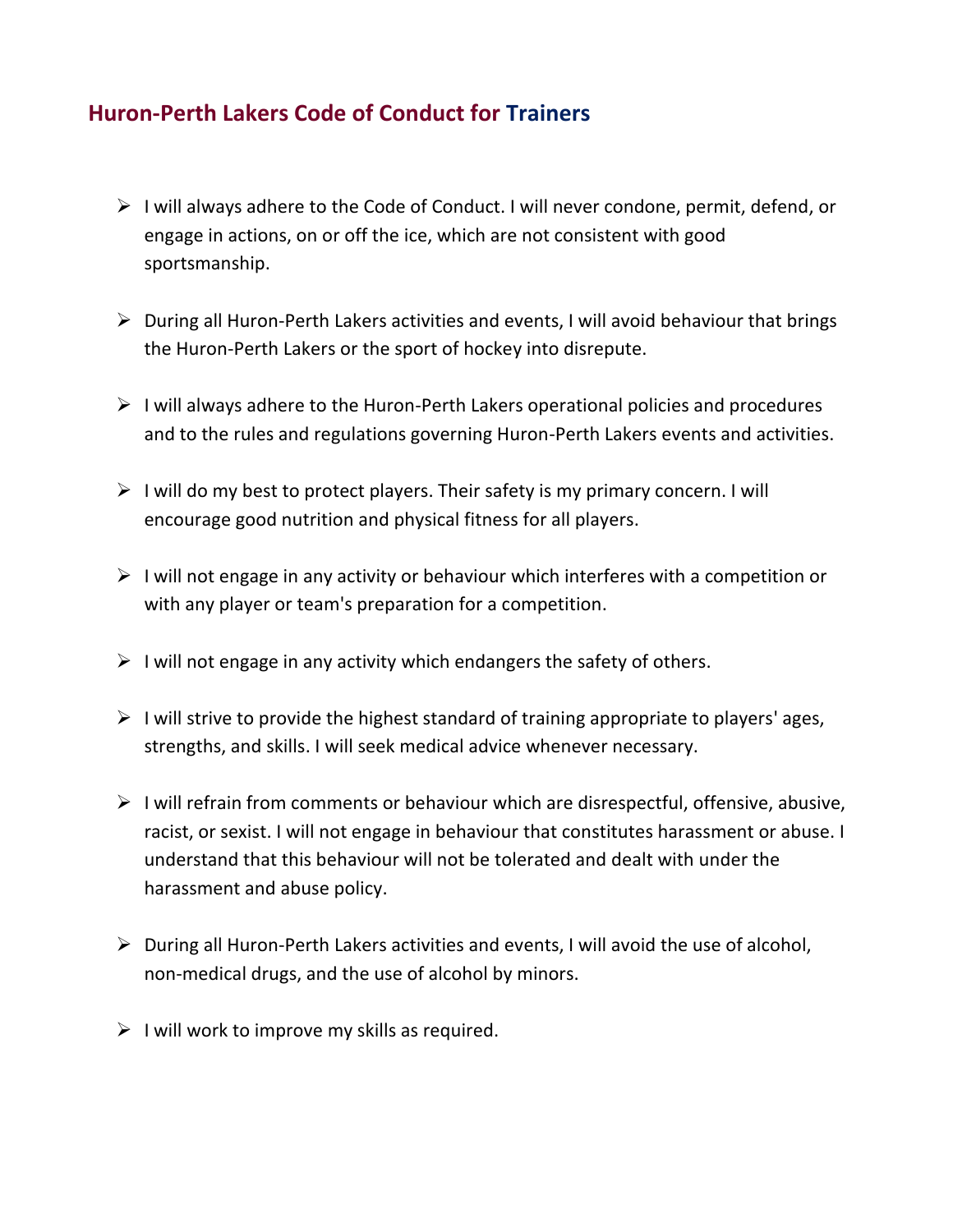## **Huron-Perth Lakers Code of Conduct for Administrators**

- $\triangleright$  I will always adhere to the Code of Conduct. I will never condone, permit, defend, or engage in actions, on or off the ice, which are not consistent with good sportsmanship.
- $\triangleright$  During all Huron-Perth Lakers activities and events, I will avoid behaviour that brings the Huron-Perth Lakers or the sport of hockey into disrepute.
- $\triangleright$  I will always adhere to the Huron-Perth Lakers operational policies and procedures and to the rules and regulations governing Huron-Perth Lakers events and activities.
- ➢ I will learn, understand, and respect the rules of the game. I will treat everyone fairly and generously, with both honesty and integrity.
- $\triangleright$  I will not engage in any activity or behaviour which interferes with a competition or with any player or team's preparation for a competition.
- $\triangleright$  I will not engage in any activity which endangers the safety of others.
- $\triangleright$  I will encourage players to have fun, make friends, improve their skills, play safely, respect their rights, and consider the safety of others.
- $\triangleright$  I will refrain from comments or behaviour, which are disrespectful, offensive, abusive, racist, or sexist. I will not engage in behaviour that constitutes harassment or abuse. I understand that this behaviour will not be tolerated and dealt with under the harassment and abuse policy.
- ➢ During all Huron-Perth Lakers activities and events, I will avoid the use of alcohol, nonmedical drugs, and the use of alcohol by minors.
- $\triangleright$  I will take the appropriate action when necessary to protect or enhance the safety of players, coaches, trainers, officials, parents, volunteers, or administrators.